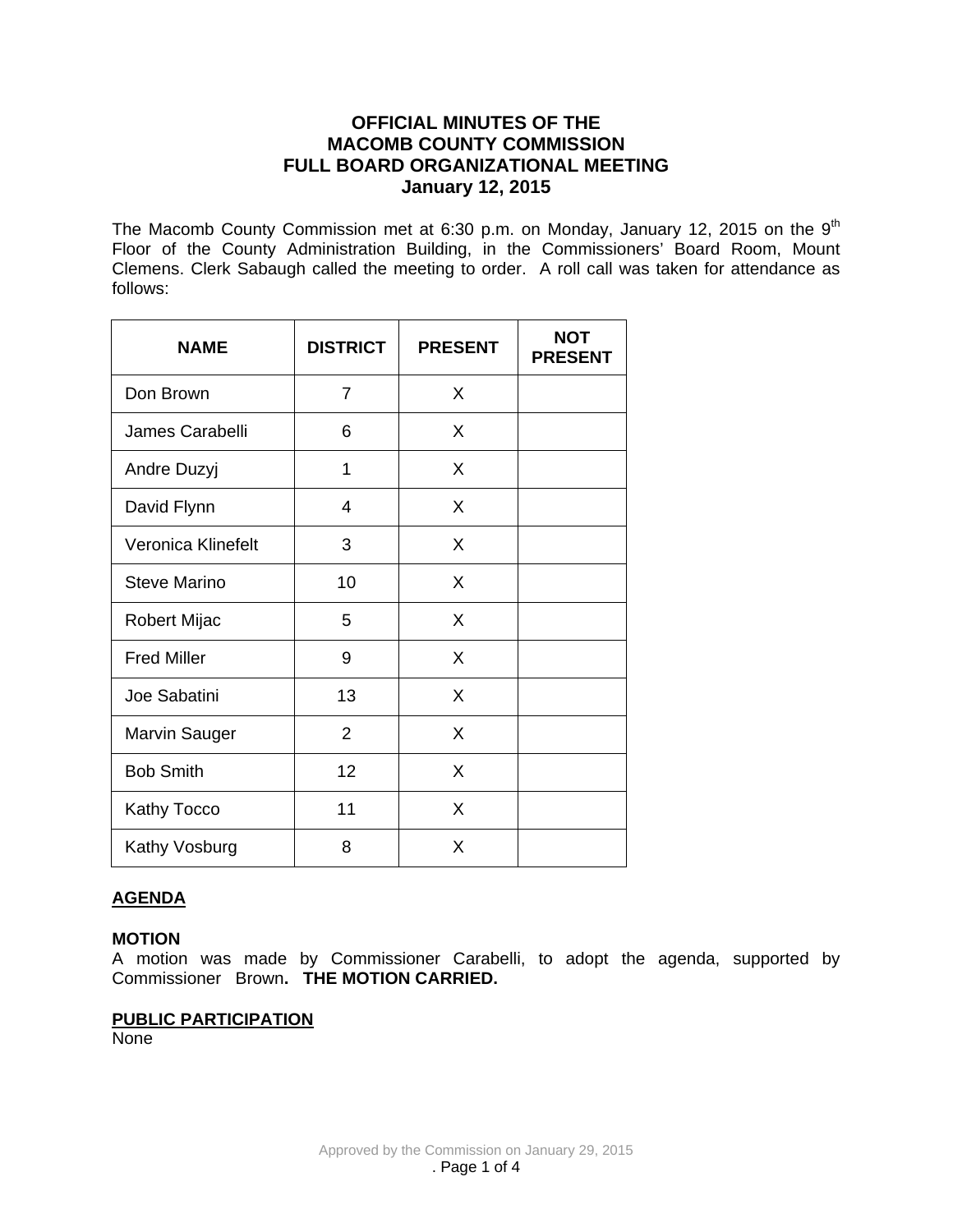# **ELECTION OF OFFICERS:**

# **CHAIR**

### **MOTION**

**R15-001** A motion was made by Commissioner Tocco, to nominate Commissioner Flynn, supported by Commissioner Sauger. **THE MOTION CARRIED.**

# **VICE-CHAIR**

### **MOTION**

**R15-002** A motion was made by Commissioner Miller, to nominate Commissioner Tocco for a one-year term ending December 31, 2015, supported by Commissioner Sauger. **THE MOTION CARRIED.**

# **SERGEANT-AT-ARMS**

### **MOTION**

**R15-003** A motion was made by Commissioner Vosburg, to nominate Commissioner Marino as Sergeant-at-Arms for a one-year term ending December 31, 2015, supported by Commissioner Miller. **THE MOTION CARRIED.**

## **ADOPTION OF BOARD RULES**

### **MOTION**

**R15-004** A motion was made by Commissioner Miller to adopt the Board Rules, supported by Commissioner Smith. **THE MOTION CARRIED.**

### **ADOPTION OF 2015 MEETING SCHEDULE**

### **MOTION**

A motion was made by Commissioner Brown, to approve the 2015 Meeting Schedule, supported by Commissioner Smith.

### **MOTION**

**R15-005** A motion was made by Commissioner Sabatini, to approve the 2015 Meeting Schedule and to move JPS or HHS to the first Monday, but if that Monday is a holiday, then to the second Monday, supported by Commissioner Brown. **THE MOTION CARRIED.** 

### **MOTION TO SUSPEND THE RULES**

A motion was made by Commissioner Tocco, to suspend the rules to allow the Chair to introduce the new committee structure and the proposed committee chairs, supported by Commissioner Smith. **THE MOTION CARRIED.**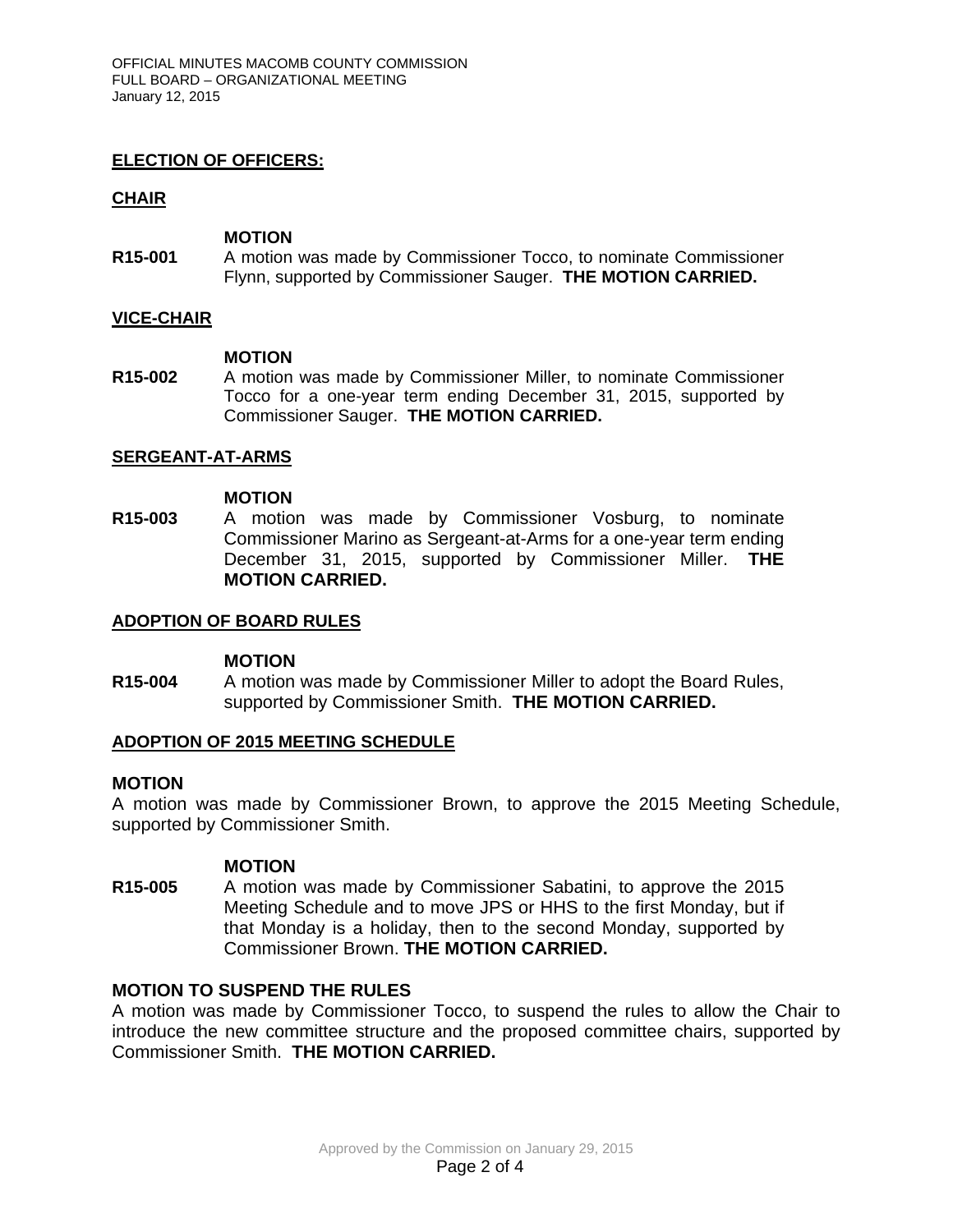## **MOTION**

**R15-006** A motion was made by Commissioner Tocco, to appoint the following committee chairs and co-chairs, supported by Commissioner Sauger.

**Government Operations: Chair:** Veronica Klinefelt; **Vice Chair:** Bob Smith **Health and Human Services: Chair:** Andrey Duzyj; **Vice Chair:** Bob Smith **Economic Development and Infrastructure: Co-Chairs**: Jim Carabelli and Rob Mijac **Finance: Chair:** Fred Miller; **Vice Chair**: Don Brown **Justice and Public Safety: Chair:** Kathy Vosburg; **Vice Chair**: Steve Marino **Audit: Chair:** Joe Sabatini; **Vice Chair:** Kathy Vosburg

## **THE MOTION CARRIED.**

#### **NEW BUSINESS**

None

**PUBLIC PARTICIPATION**

None

# **ROLL CALL**

| <b>NAME</b>         | <b>DISTRICT</b> | <b>PRESENT</b> | <b>NOT</b><br><b>PRESENT</b> |
|---------------------|-----------------|----------------|------------------------------|
| Don Brown           | 7               | X              |                              |
| James Carabelli     | 6               | X              |                              |
| Andre Duzyj         | 1               | X              |                              |
| David Flynn         | 4               | X              |                              |
| Veronica Klinefelt  | 3               | X              |                              |
| <b>Steve Marino</b> | 10              | X              |                              |
| Robert Mijac        | 5               | X              |                              |
| <b>Fred Miller</b>  | 9               | X              |                              |
| Joe Sabatini        | 13              | X              |                              |
| Marvin Sauger       | $\overline{2}$  | X              |                              |
| <b>Bob Smith</b>    | 12              | X              |                              |
| Kathy Tocco         | 11              | X              |                              |
| Kathy Vosburg       | 8               | X              |                              |